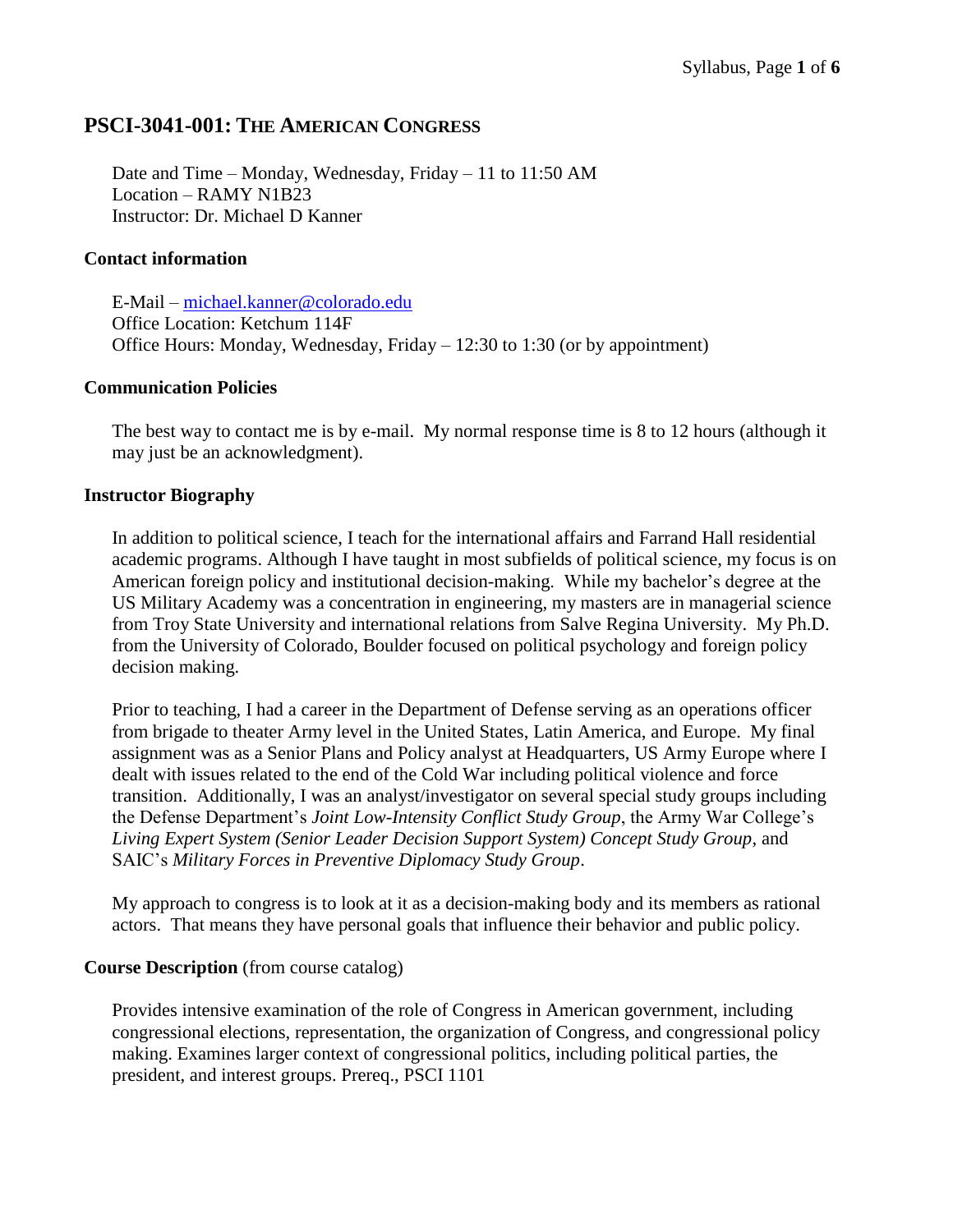### **Objectives**

- 1. Identify the constitutional powers of Congress.
- 2. Explain the informal powers of Congress.
- 3. Discuss the factors in congressional campaigns and elections.
- 4. Examine the role of political parties in Congress.
- 5. Explain how committees and rules affect legislation.
- 6. Relate how congress interacts with the president; the bureaucracy; and the courts.
- 7. Describe how policy is developed.

#### **Overview of Class and Responsibilities**

Each of us has roles in the classrooms. As the instructor, I am a resource and moderator. As students, you have responsibility for your learning.

#### Instructor

I will be on time and prepared to lead the class. A normal class will start with an introduction of the subject. This is not a lecture and will highlight key aspects of that day's readings along with asking the class for comments about these points. Class will usually end with a discussion period on a question raised by the reading (e.g., What do you see as the proper role of Congress in security policy?).

#### Student

Your first responsibility is to show up to class and to be on time. Readings are only part of the class. I also consider lateness is a sign of disrespect to the other students.

Second, do the readings in advance of attendance. Class is based on discussions, so being uninformed will decrease everybody's learning experience. You should analyze each reading for these elements.

- 1. Identify the assumptions that frame the argument.
- 2. Examine the accuracy and validity of these assumptions.
- 3. Analyze how these assumptions result in different perspectives about the world.
- 4. Compare the different policies that may come from the different assumptions.

Finally, keep up with the news. It is always an interesting time to study politics. We will be using current events to illustrate and apply what we learn in class.

### **Required Texts**

There are two texts required for this class. They should be available as a bundle from the CU Bookstore; however, you can use the e-book version if you prefer.

Davidson, Roger H.; Walter J. Oleszek, Francis E. Lee and Eric Schickler. 2018. *Congress and Its Members, 16 th Edition.* Washington, D.C. Sage/CQ Press.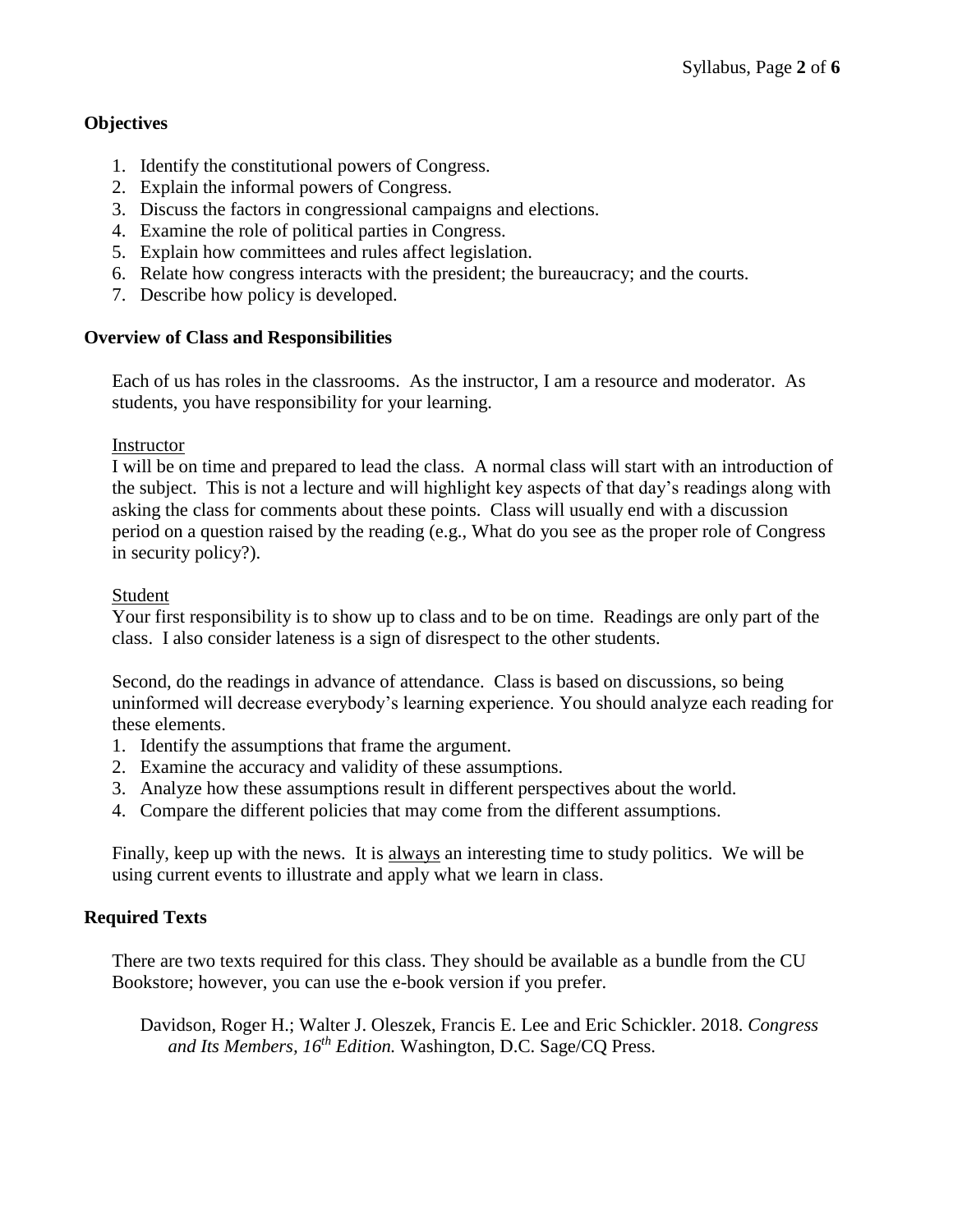Dodd, Lawrence C. and Bruce I Oppenheimer. 2016. *Congress Reconsidered, 11 th Edition*. Washington, D.C. Sage/CQ Press.

Articles containing recent research will also be posted on CANVAS. You need to read these on the day for which they are signed.

### **Grading**

| $\mathbf{A}$ | 94-100 | $B+$  | 87-89 | $C+$ | 77-79 | $\mathbf{D} +$ | $  67-69$ | $0-59$ |
|--------------|--------|-------|-------|------|-------|----------------|-----------|--------|
| $A-$         | 90-93  | B     | 83-86 |      | 73-76 |                | 63-66     |        |
|              |        | $B -$ | 80-82 | $C-$ | 70-72 | $\mathbf{D}$   | 60-62     |        |

Final grades are based on a 100-point scale.

Your final grade will be a function of the points you achieve. Points are allocated on the following basis.

| Exam 1                   | 25 points  |
|--------------------------|------------|
| Exam 2                   | 25 points  |
| Final Exam               | 35 points  |
| Attendance/Participation | 15 points  |
| Total                    | 100 points |

Exams. All the exams are in-class and have the same format of questions requiring short paragraph answers. Each question will be worth five (5) points. Review sheets for the exams will be published 1-2 weeks in advance of the exam.

Attendance. Ten percent of winning is just showing up. Or in this case, ten percent of your grade is based on being in class and ready to participate. Absences will only be excused based on illness, incarceration, religious observation, work or ROTC commitments; or family emergencies. Documentation for the absence may be requested.

### **Class Schedule**

|                 |    | <b>August</b>     |    |                  |
|-----------------|----|-------------------|----|------------------|
| $26 -$          | 27 | $28 - CM$ 1       | 29 | $30 - CM2$       |
| Introduction;   |    |                   |    |                  |
| Syllabus        |    |                   |    |                  |
|                 |    | <b>September</b>  |    |                  |
| $2 -$ Labor Day | 3  | $4 - CANVAS$ :    | 5  | $6 - CM$ 3       |
| (no class)      |    | Chergosky_Roberts |    |                  |
| $9 - CM4$       | 10 | $11 - Dodd 3$     | 12 | $13 - Dodd 4$    |
| $16 - CANVAS$ : | 17 | $18 - CANVAS$ :   | 19 | $20 - CANVAS$ :  |
| Ragusa          |    | Jacobson          |    | Heberling_Larson |
| $23 - CM 5$     | 24 | $25 - Exam$       | 26 | $27 - CM 6$      |
| $30 - Dodd 1$   |    |                   |    |                  |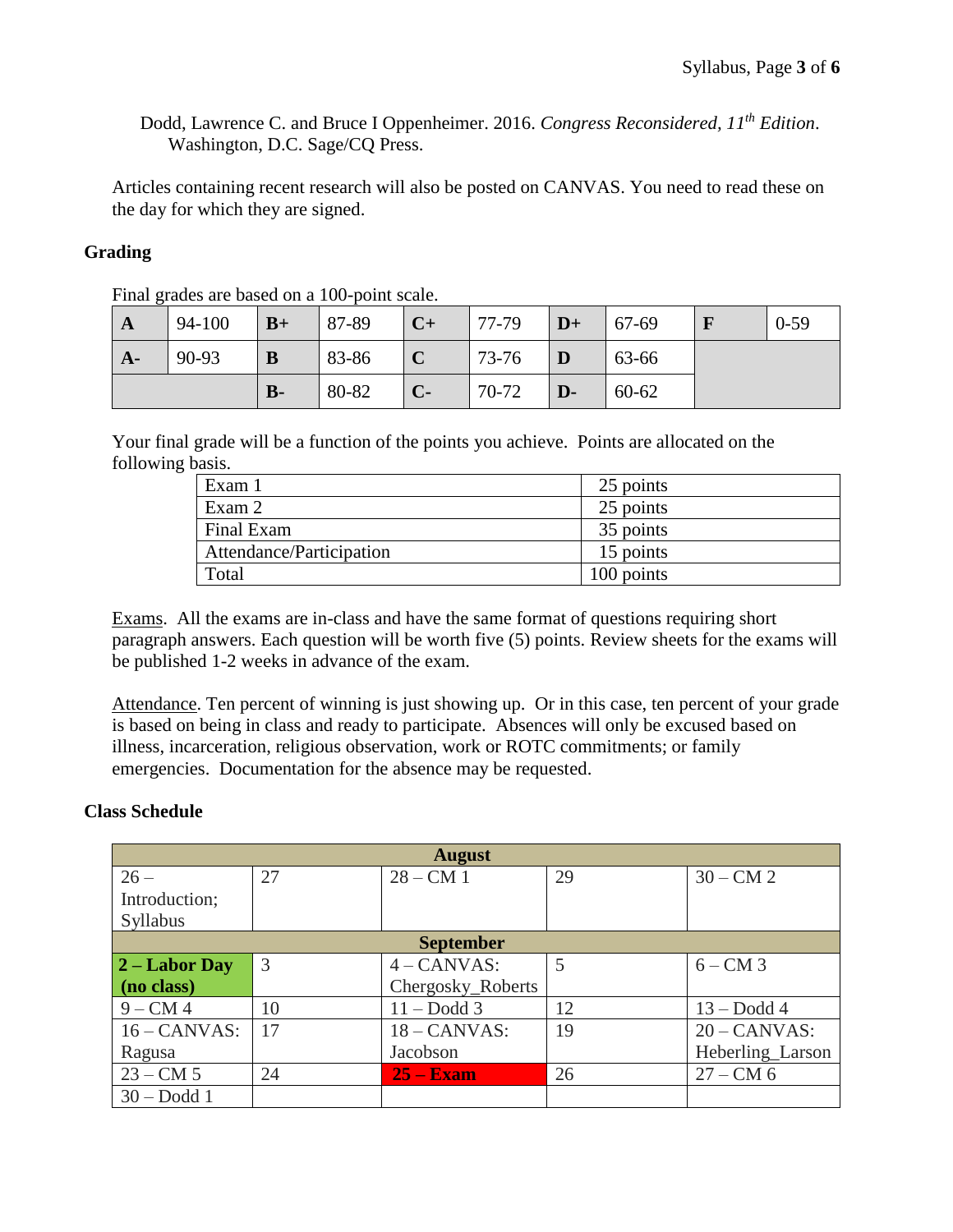| <b>October</b>    |  |                                |                                                                                     |                |                |  |
|-------------------|--|--------------------------------|-------------------------------------------------------------------------------------|----------------|----------------|--|
|                   |  | $\mathbf{1}$                   | $2 - Dodd 2$                                                                        | 3              | $4 - Dodd 7$   |  |
| $7 - CANVAS$ :    |  | 8                              | $9 - CM7$                                                                           | 10             | $11 -$ Dodd 8  |  |
| Glaser_Berry      |  |                                |                                                                                     |                |                |  |
| $14 - Dodd9$      |  | 15                             | $16 - Dodd 12$                                                                      | 17             | $18 - CM$ 8    |  |
| $21 - Dodd$ 13    |  | 22                             | $23 - CM9$                                                                          | 24             | $25 - Dodd$ 10 |  |
| $28 - Dodd$ 11    |  | 29                             | <b>30 - Exam</b>                                                                    | 31             |                |  |
|                   |  |                                | <b>November</b>                                                                     |                |                |  |
|                   |  |                                |                                                                                     |                | $1 - CM$ 10    |  |
| $4 - Dodd 15$     |  | 5                              | $6 - CM$ 11                                                                         | $\overline{7}$ | $8 - CANVAS$ : |  |
|                   |  |                                |                                                                                     |                | McDonald       |  |
| $11 - CM$ 12      |  | 12                             | $13 - Dodd$ 16                                                                      | 14             | $15 - CM$ 13   |  |
| $18 - Dodd 6$     |  | 19                             | $20 - CM$ 14                                                                        | 21             | $22 - Dodd$ 14 |  |
| $25 - Fall Break$ |  | $26 - Fall$                    | 27 – Fall Break                                                                     | $28 -$         | $29 -$         |  |
|                   |  |                                |                                                                                     |                |                |  |
|                   |  | <b>Break</b>                   |                                                                                     | Thanksgiving   | Thanksgiving   |  |
|                   |  |                                | <b>December</b>                                                                     |                |                |  |
| $2 - CM$ 15       |  | 3                              | $4-Dodd 17$                                                                         | 5              | $6 - CANVAS$ : |  |
|                   |  |                                |                                                                                     |                | <b>Burns</b>   |  |
| $9 - CM$ 16       |  | 10                             | $11 - Dodd 18$                                                                      | 12             |                |  |
|                   |  |                                | <b>Final – Dec. 15, 1:30 to 4 PM</b>                                                |                |                |  |
| <b>Legend</b>     |  |                                |                                                                                     |                |                |  |
| Dodd              |  |                                | Dodd, Lawrence C. and Bruce I Oppenheimer. 2016. Congress Reconsidered,             |                |                |  |
|                   |  |                                | 11 <sup>th</sup> Edition. Washington, D.C. Sage/CQ Press.                           |                |                |  |
| CM                |  |                                | Davidson, Roger H.; Walter J. Oleszek, Francis E. Lee and Eric Schickler. 2018.     |                |                |  |
| <b>CANVAS</b>     |  | Article is available on CANVAS | Congress and Its Members, 16 <sup>th</sup> Edition. Washington, D.C. Sage/CQ Press. |                |                |  |

# **Policies** (as established by the Vice Provost for Undergraduate Education)

\_\_\_\_\_\_\_\_\_\_\_\_\_\_\_\_\_\_\_\_\_\_\_\_\_\_\_\_\_\_\_\_\_\_\_\_\_\_\_\_\_\_\_\_\_\_\_\_\_\_\_\_\_\_\_\_\_\_\_\_\_\_\_\_\_\_\_\_\_\_\_\_\_\_\_\_\_

### ACCOMMODATION FOR DISABILITIES

If you qualify for accommodations because of a disability, please submit your accommodation letter from Disability Services to your faculty member in a timely manner so that your needs can be addressed. Disability Services determines accommodations based on documented disabilities in the academic environment. Information on requesting accommodations is located on the [Disability Services website.](http://www.colorado.edu/disabilityservices/students) Contact Disability Services at 303-492-8671 or [dsinfo@colorado.edu](mailto:dsinfo@colorado.edu) for further assistance. If you have a temporary medical condition or injury, see [Temporary Medical Conditions](http://www.colorado.edu/disabilityservices/students/temporary-medical-conditions) under the Students tab on the Disability Services website.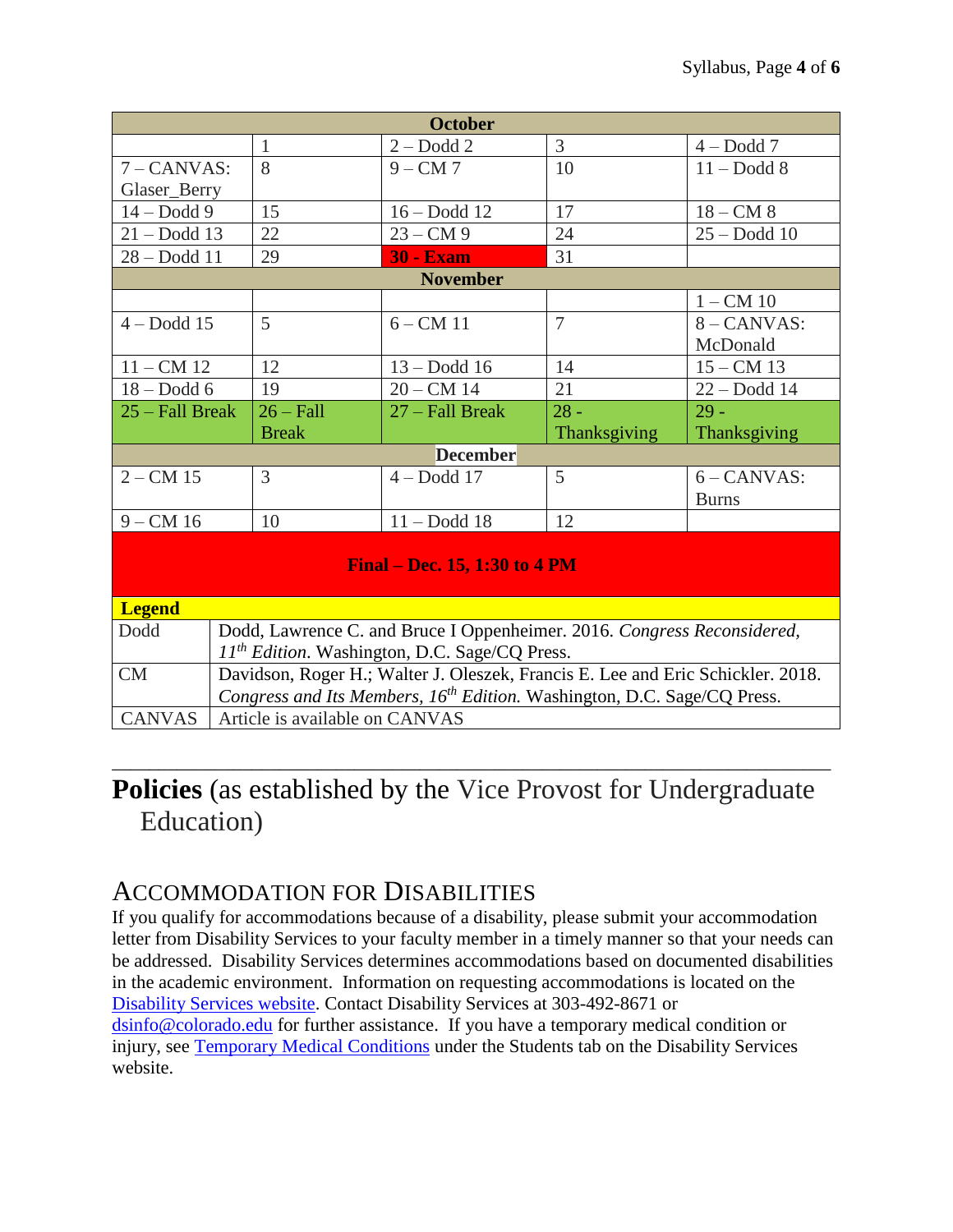## CLASSROOM BEHAVIOR

Students and faculty each have responsibility for maintaining an appropriate learning environment. Those who fail to adhere to such behavioral standards may be subject to discipline. Professional courtesy and sensitivity are especially important with respect to individuals and topics dealing with race, color, national origin, sex, pregnancy, age, disability, creed, religion, sexual orientation, gender identity, gender expression, veteran status, political affiliation or political philosophy. Class rosters are provided to the instructor with the student's legal name. Faculty will honor your request to address you by an alternate name or gender pronoun. Please advise faculty of this preference early in the semester so that they may make appropriate changes to their records. For more information, see the policies on [classroom](http://www.colorado.edu/policies/student-classroom-and-course-related-behavior) behavior and the [Student](http://www.colorado.edu/osccr/)  [Code of Conduct.](http://www.colorado.edu/osccr/)

## HONOR CODE

All students enrolled in a University of Colorado Boulder course are responsible for knowing and adhering to the Honor Code. Violations of the policy may include: plagiarism, cheating, fabrication, lying, bribery, threat, unauthorized access to academic materials, clicker fraud, submitting the same or similar work in more than one course without permission from all course instructors involved, and aiding academic dishonesty. All incidents of academic misconduct will be reported to the Honor Code ([honor@colorado.edu\)](mailto:honor@colorado.edu); 303-492-5550). Students who are found responsible for violating the academic integrity policy will be subject to nonacademic sanctions from the Honor Code as well as academic sanctions from the faculty member. Additional information regarding the Honor Code academic integrity policy can be found at the [Honor Code](https://www.colorado.edu/osccr/honor-code)  [Office website](https://www.colorado.edu/osccr/honor-code).

## SEXUAL MISCONDUCT, DISCRIMINATION, HARASSMENT AND/OR RELATED RETALIATION

The University of Colorado Boulder (CU Boulder) is committed to fostering a positive and welcoming learning, working, and living environment. CU Boulder will not tolerate acts of sexual misconduct intimate partner abuse (including dating or domestic violence), stalking, protected-class discrimination or harassment by members of our community. Individuals who believe they have been subject to misconduct or retaliatory actions for reporting a concern should contact the Office of Institutional Equity and Compliance (OIEC) at 303-492-2127 or cureport@colorado.edu. Information about the OIEC, university policies, [anonymous reporting,](https://cuboulder.qualtrics.com/jfe/form/SV_0PnqVK4kkIJIZnf) and the campus resources can be found on the [OIEC website.](http://www.colorado.edu/institutionalequity/)

Please know that faculty and instructors have a responsibility to inform OIEC when made aware of incidents of sexual misconduct, discrimination, harassment and/or related retaliation, to ensure that individuals impacted receive information about options for reporting and support resources.

## RELIGIOUS HOLIDAYS

Campus policy regarding religious observances requires that faculty make every effort to deal reasonably and fairly with all students who, because of religious obligations, have conflicts with